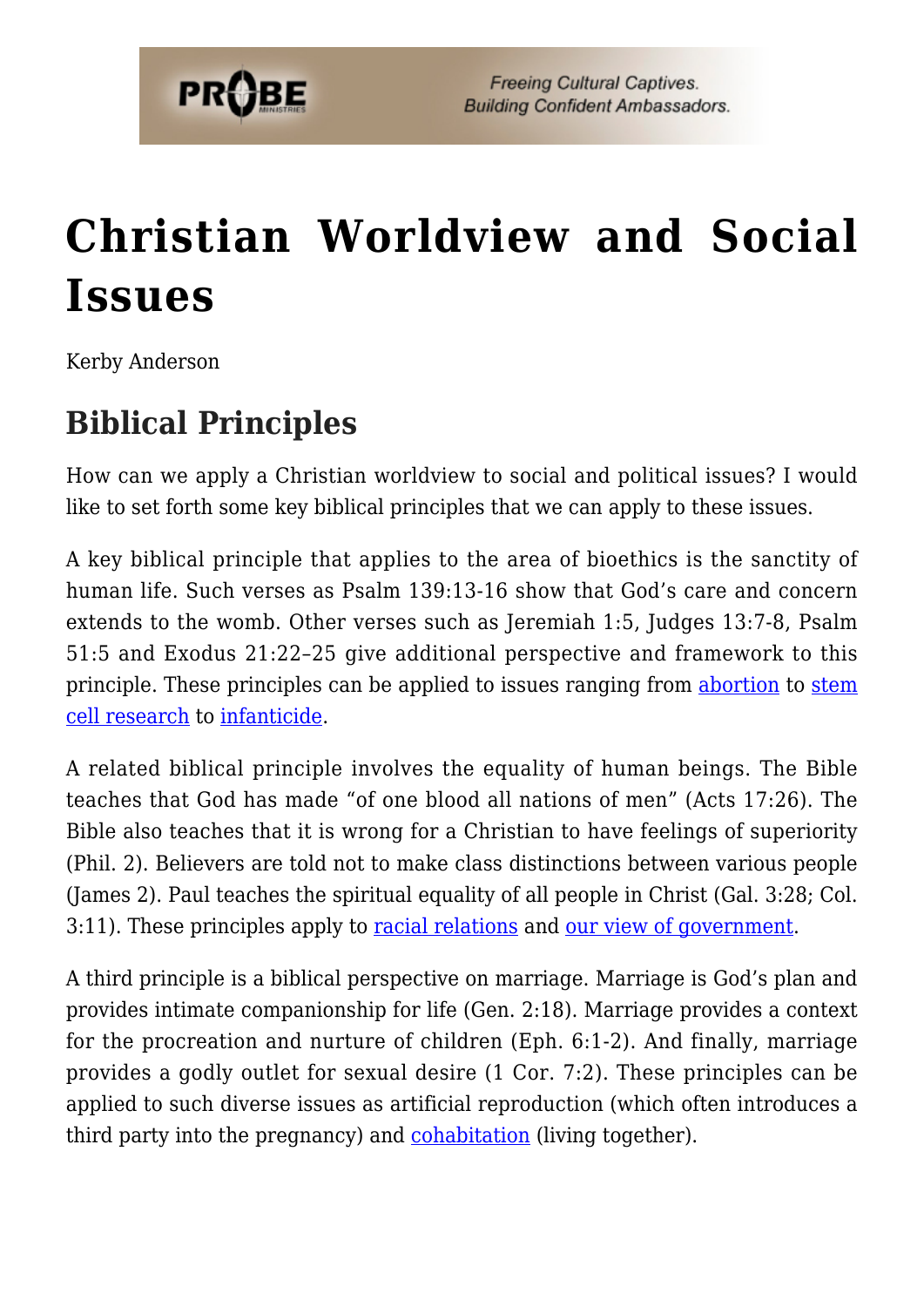

Another biblical principle involves sexual ethics. The Bible teaches that sex is to be within the bounds of marriage, as a man and the woman become one flesh (Eph. 5:31). Paul teaches that we should "avoid sexual immorality" and learn to control our own body in a way that is "holy and honorable" (1 Thess. 4:3-5). He admonishes us to flee sexual immorality (1 Cor. 6:18). These principles apply to such issues as [premarital sex](https://www.probe.org/why-wait-till-marriage/), [adultery](https://www.probe.org/adultery/), and [homosexuality.](https://www.probe.org/homosexuality-questions-and-answers/)

A final principle concerns government and our obedience to civil authority. Government is ordained by God (Rom.13:1-7). We are to render service and obedience to the government (Matt. 22:21) and submit to civil authority (1 Pet. 2:13-17). Even though we are to obey government, there may be certain times when we might be forced to obey God rather than men (Acts 5:29). These principles apply to issues such as [war,](https://www.probe.org/what-is-a-christian-perspective-on-war/) [civil disobedience,](https://www.probe.org/civil-disobedience/) [politics,](https://www.probe.org/politics-and-religion-2/) and [government.](https://www.probe.org/christian-view-of-government-and-law/)

### **Communicating in a Secular Culture**

How can we communicate biblical morality effectively to a secular culture? Here are a few principles.

First, we must interpret Scripture properly. Too often, Christians have passed off their sociological preferences (on issues like abortion or homosexual behavior) instead of doing proper biblical exegesis. The result has often been *a priori* conclusions buttressed with improper proof-texting.

In areas where the Bible clearly speaks, we should exercise our prophetic voice as we seek to be salt and light (Matt. 5:13-16). In other areas, concessions should be allowed.

The apostle Paul recognized that the first priority of Christians is to preach the gospel. He refused to allow various distinctions to hamper his effectiveness, and he tried to "become all things to all men" that he might save some (1 Cor. 9:22).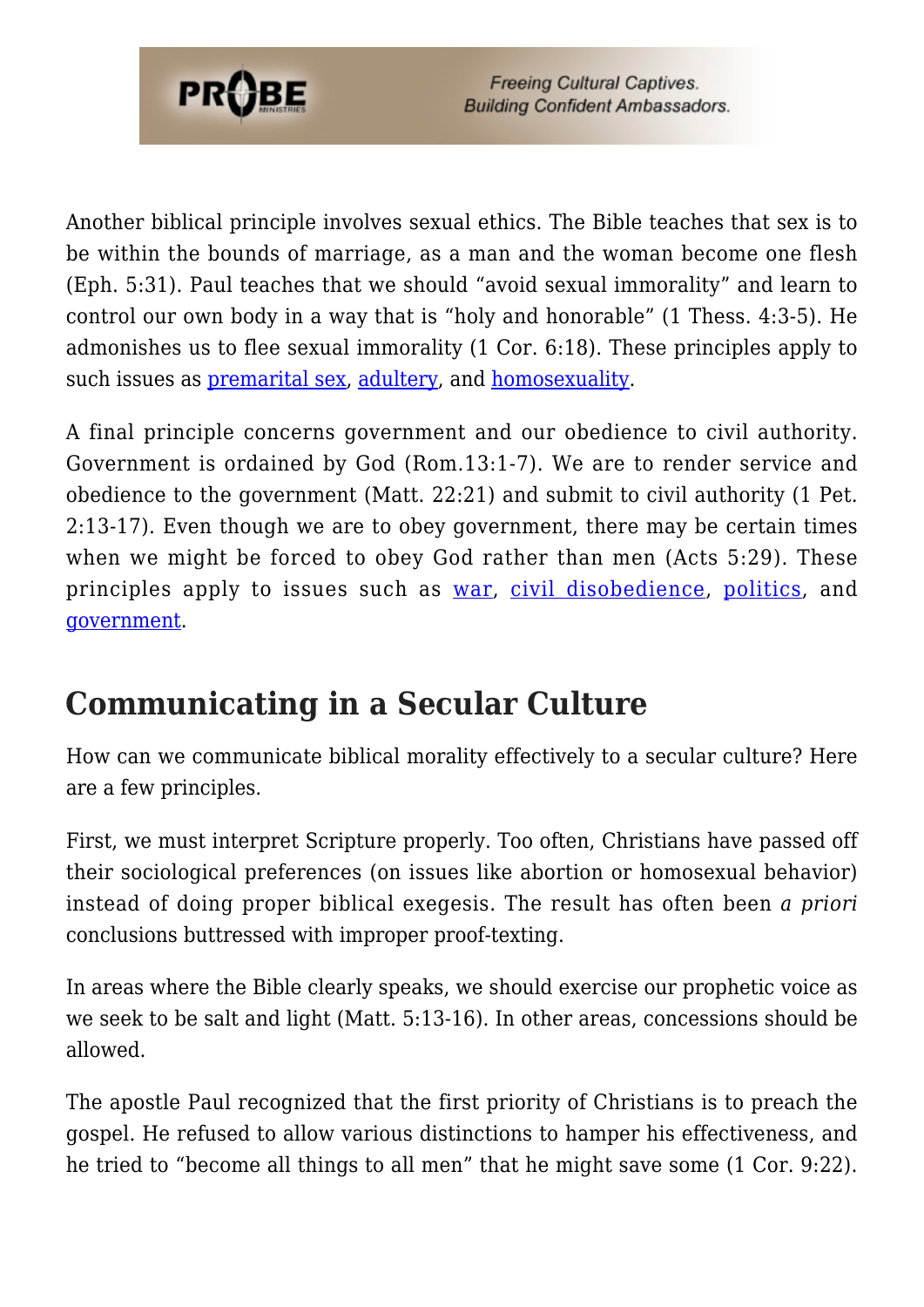

Christians must stand firm for biblical truth, yet also recognize the greater need for the unsaved person to hear a loving presentation of the gospel.

Second, Christians should carefully develop biblical principles which can be applied to contemporary social and medical issues. Christians often jump immediately from biblical passages into political and social programs. They wrongly neglect the important intermediate step of applying biblical principles within a particular social and cultural situation.

Third, Christians should articulate the moral teachings of Scripture in ways that are meaningful in a pluralistic society. Philosophical principles like the "right to life" or "the dangers of promiscuity" can be appealed to as part of common grace. Scientific, social, legal, and ethical considerations can be useful in arguing for biblical principles in a secular culture.

Christians can argue in a public arena against abortion on the basis of scientific and legal evidence. Medical advances in embryology and fetology show that human life exists in the womb. A legal analysis of the Supreme Court's *Roe v. Wade* decision shows the justices violated a standard principle of jurisprudence. The burden of proof is placed on the life-taker and the benefit of the doubt is given to the life-saver.

This does not mean we should sublimate the biblical message. But our effectiveness in the public arena will be improved if we elaborate the scientific, social, legal, and ethical aspects of a particular issue instead of trying to articulate our case on Scripture alone.

Christians should develop effective ways to communicate biblical morality to our secular culture. Law and public policy should be based upon biblical morality which results from an accurate interpretation of Scripture and a careful application to society.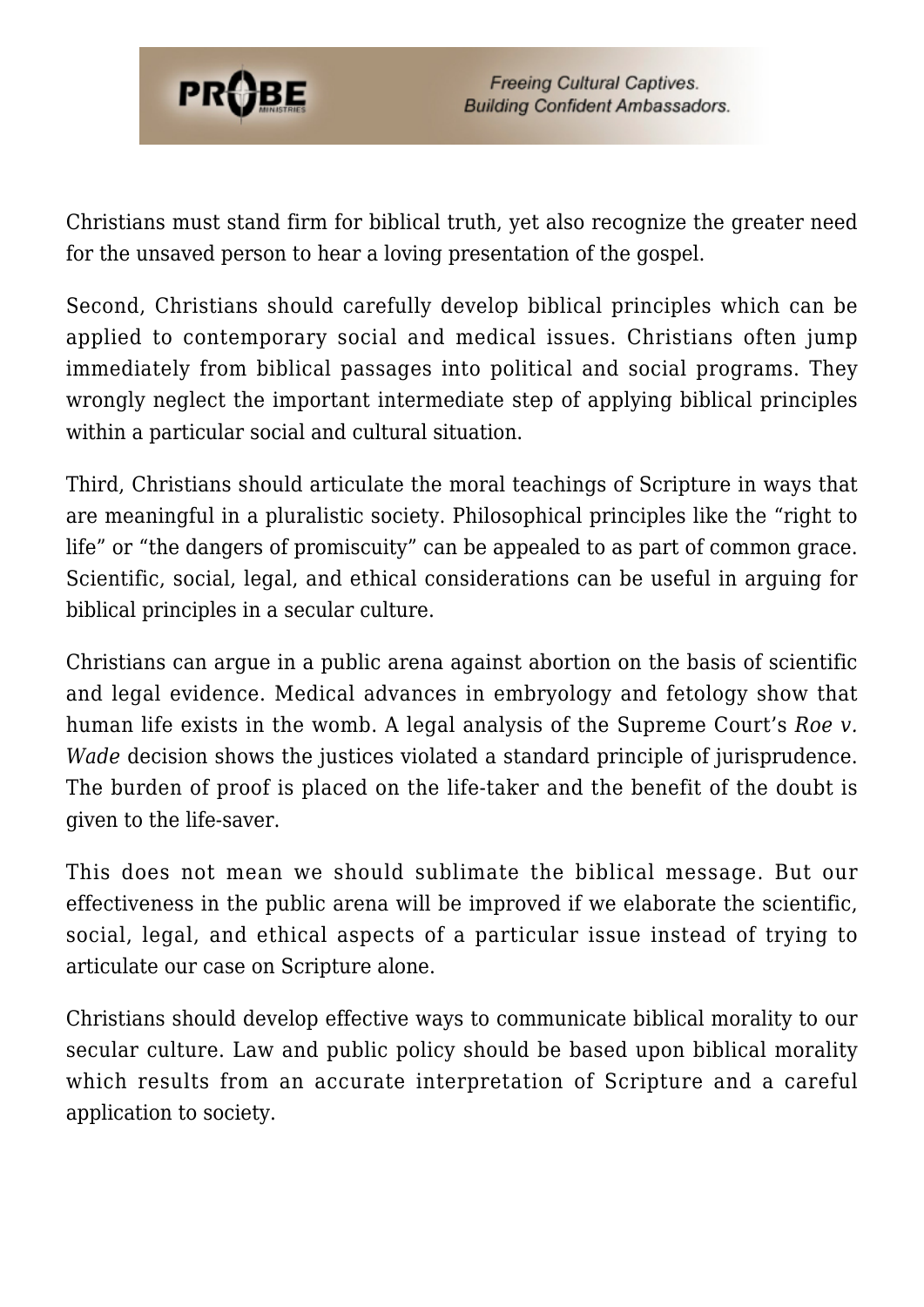

### **Christian Principles in Social Action**

How should Christians be involved in the social and political arena? Here are a few key principles.

First, Christians must remember that they have a dual citizenship. On the one hand, their citizenship is in heaven and not on earth (Phil. 3:17–21). Christians must remind themselves that God is sovereign over human affairs even when circumstances look dark and discouraging. On the other hand, the Bible also teaches that Christians are citizens of this earth (Matt. 22:15–22). They are to obey government (Rom.13:1–7) and work within the social and political circumstances to affect change. Christians are to pray for those in authority (1 Tim. 2:1–4) and to obey those in authority.

Jesus compared the kingdom of heaven to leaven hidden in three pecks of meal (Matt.13:33). The meal represents the world, and the leaven represents the Christian presence in it. We are to exercise our influence within society, seeking to bring about change that way. Though the Christian presence may seem as insignificant as leaven in meal, nevertheless we are to bring about the same profound change.

Second, Christians must remember that God is sovereign. As the Sovereign over the nations, He bestows power on whom He wishes (Dan. 4:17), and He can turn the heart of a king wherever He wishes (Prov.21:1).

Third, Christians must use their specific gifts within the social and political arenas. Christians have different gifts and ministries (1 Cor. 12:4–6). Some may be called to a higher level of political participation than others (e.g., a candidate for school board or for Congress). All have a responsibility to be involved in society, but some are called to a higher level of social service, such as a social worker or crisis pregnancy center worker. Christians must recognize the diversity of gifts and encourage fellow believers to use their individual gifts for the greatest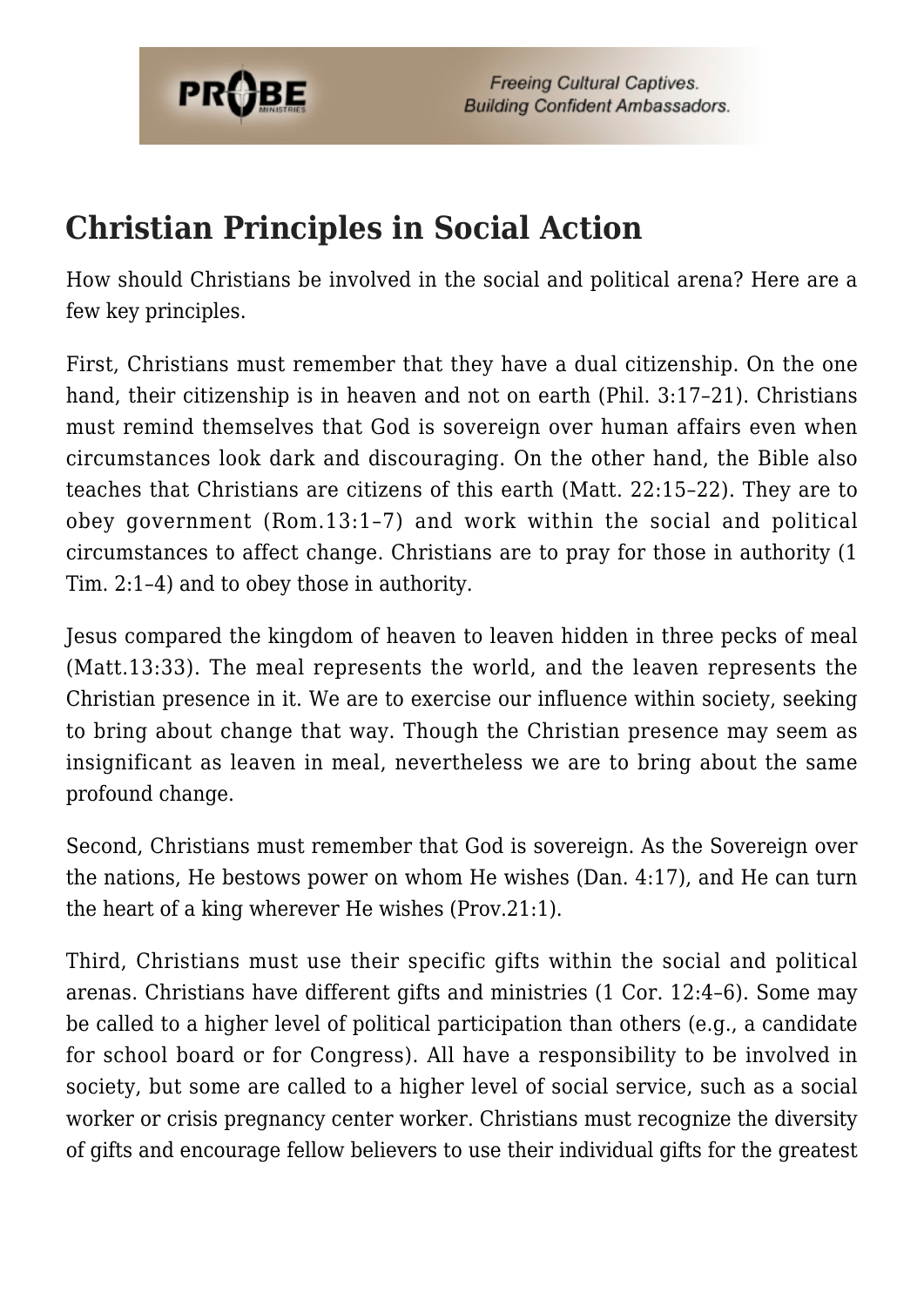

impact.

Fourth, Christians should channel their social and political activity through the church. Christians need to be accountable to each other, especially as they seek to make an impact on society. Wise leadership can prevent zealous evangelical Christians from repeating mistakes made in previous decades by other Christians.

The local church should also provide a context for compassionate social service. In the New Testament, the local church became a training ground for social action (Acts 2:45; 4:34). Meeting the needs of the poor, the infirm, the elderly, and widows is a responsibility of the church. Ministries to these groups can provide a foundation and a catalyst for further outreach and ministry to the community at large.

Christians are to be the salt of the earth and the light of the world (Matt. 5:13–16). In our needy society, we have abundant opportunities to preach the gospel of Jesus Christ and meet significant social needs. By combining these two areas of preaching and ministry, Christians can make a strategic difference in society.

### **Fallacies and Tactics**

Let's now focus on some [logical fallacies and tactics](https://www.probe.org/christian-discernment/) used against Christians. We need to exercise discernment and be on alert for these attempts to sidetrack moral and biblical reflection on some of the key issues of our day.

The first tactic is *equivocation*. This is the use of vague terms. Someone can start off using language we think we understand and then veer off into a new meaning. If you have been listening to the Probe radio program for any time, you are well aware of the fact that religious cults are often guilty of this. A cult member might say that he believes in salvation by grace. But what he really means is that you have to join his cult and work your way toward salvation. Make people define the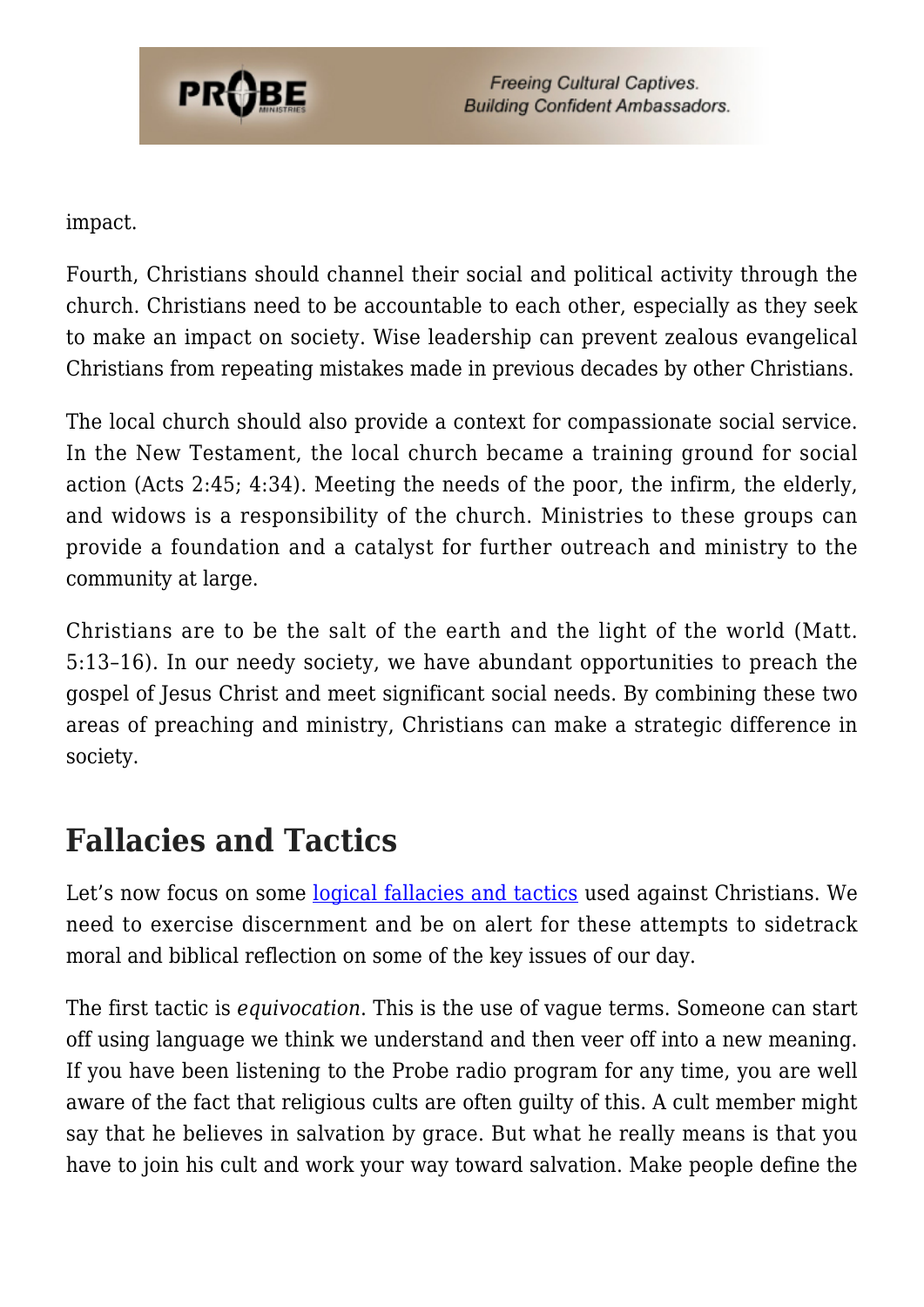

vague terms they use.

This tactic is used frequently in bioethics. Proponents of embryonic stem cell research often will not acknowledge the distinction between adult stem cells and embryonic stem cells. Those trying to legalize cloning will refer to it as "somatic cell nuclear transfer." Unless you have a scientific background, you will not know that it is essentially the same thing.

A second tactic is what is often called *"card stacking."* That is when an opponent has a selective use of evidence. Don't jump on the latest bandwagon and intellectual fad without checking the evidence. Many advocates are guilty of listing all the points in their favor while ignoring the serious points against it.

For example, the major biology textbooks used in high school and college never provide students with evidence against evolution. Jonathan Wells, in his book *[Icons of Evolution,](https://www.probe.org/icons-of-evolution/)* shows that the examples that are used in most textbooks are either wrong or misleading. Some of the examples are known frauds (such as the Haeckel embryos) and continue to show up in textbooks decades after they were shown to be fraudulent.

A third tactic is *"appeal to authority."* That means a person is relying on authority to the exclusion of logic and evidence. Just because an expert says it doesn't necessarily make it true. We live in a culture that worships experts, but not all experts are right. Hiram's Law says, "If you consult enough experts, you can confirm any opinion."

Those who argue that global warming is caused solely by human activity often say that "the debate in the scientific community is over." But an Internet search of critics of the theories behind global warming will show that there are many scientists with credentials in climatology or meteorology who have questions about the theory. It is not accurate to say that the debate is over when the debate still seems to be taking place.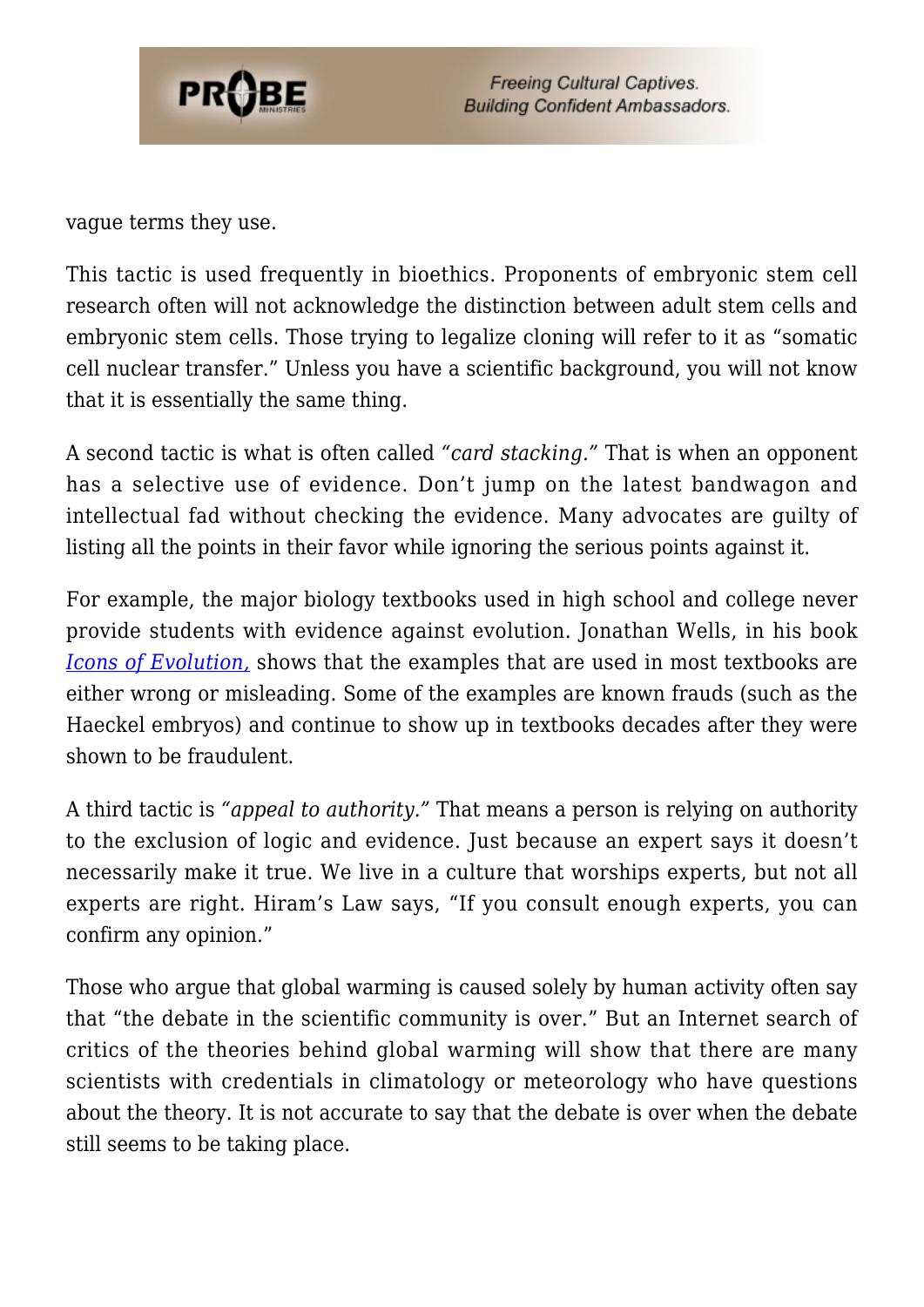

A fourth tactic often used against Christians is known as an *ad hominem* attack. This is Latin for "against the man." People using this tactic attack the person instead of dealing with the validity of their argument. Often the soundness of an argument is inversely proportional to the amount of *ad hominem* rhetoric. If there is evidence for the position, proponents usually argue the merits of the position. When evidence is lacking, they attack the critics.

Christians who want public libraries to filter pornography from minors are accused of censorship. Citizens who want to define marriage as between one man and one woman are called bigots. Scientists who criticize evolution are subjected to withering attacks on their character and scientific credentials. Scientists who question global warming are compared to holocaust deniers.

Another tactic is the *straw man argument*. This is done by making your opponent's argument seem so ridiculous that it is easy to attack and knock down. Liberal commentators say that evangelical Christians want to implement a religious theocracy in America. That's not true. But the hyperbole works to marginalize Christian activists who believe they have a responsibility to speak to social and political issues within society.

A sixth tactic is *sidestepping*. This is done when someone dodges the issue by changing the subject. Ask a proponent of abortion whether the fetus is human and you are likely to see this technique in action. He or she might start talking about a woman's right to choose or the right of women to control their own bodies. Perhaps you will hear a discourse on the need to tolerate various viewpoints in a pluralistic society. But you probably won't get a straight answer to an important question.

A final tactic is the *"red herring."* That means to go off on a tangent (and is taken from the practice of luring hunting dogs off the trail with the scent of a herring). Proponents of embryonic stem cell research rarely will talk about the morality of destroying human embryos. Instead they will go off on a tangent and talk about